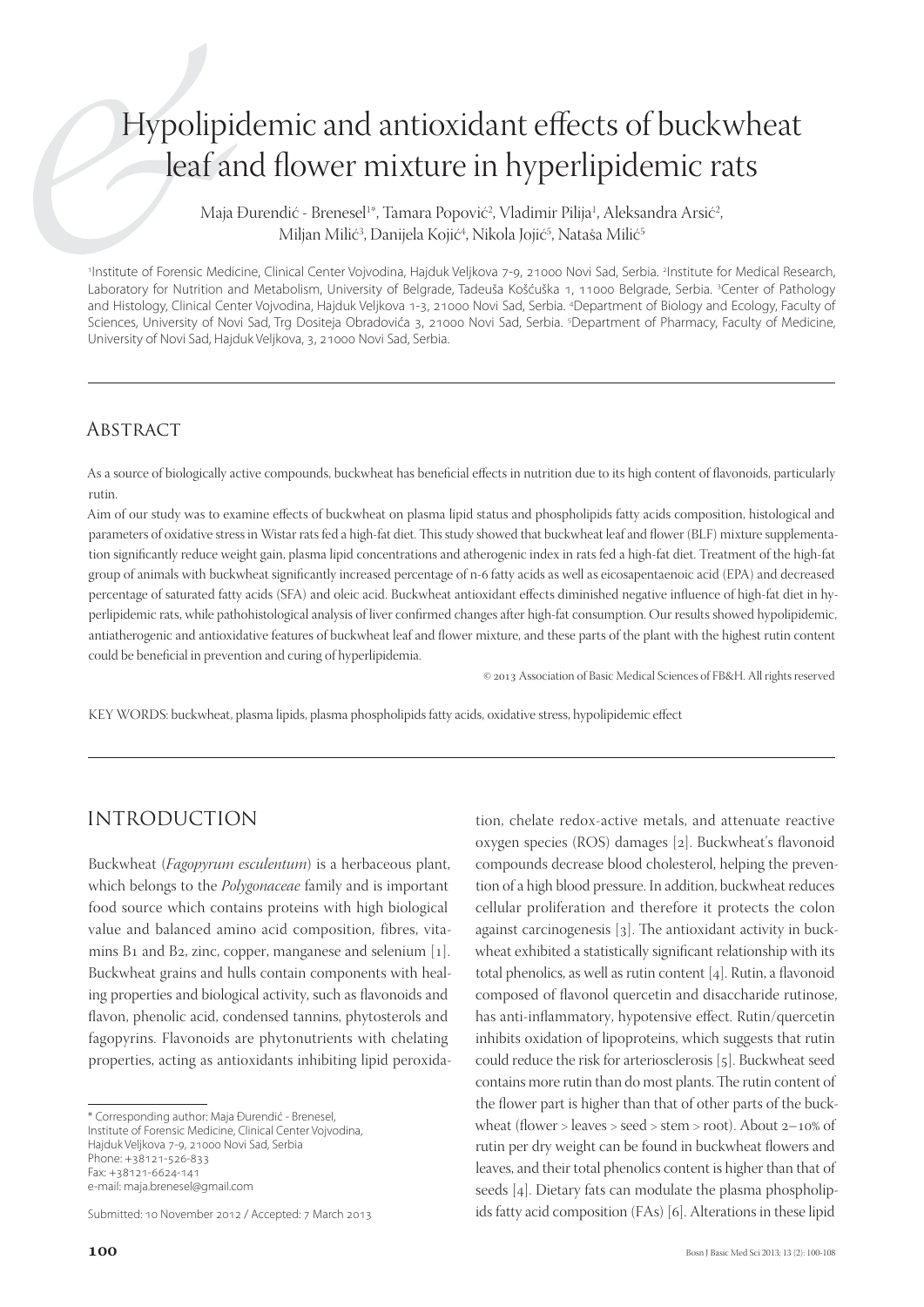classes are of special interest because plasma phospholipids (PL) mirror the tissue PL status and these functional and pathological consequences can be correlated  $[7]$ . Since dietary fat is one of the most important environmental factors associated with the cardiovascular diseases incidence, this study aimed to investigate hypolipidemic and antioxidant effects of buckwheat in rats fed a high-fat diet. Because, fatty acids (FAs) composition of PL highly correlates with dietary intake [8], one of our aims was to examine effects of buckwheat supplementation in rats on FAs composition in PL.

## MATERIALS AND METHODS

## *Plant material*

Buckwheat (*Fagopyrum esculentum – Moench*) leaf and flower (BLF) parts in dried powder form were obtained from Institute for Medicinal Plants Research "Dr Josif Pančić", Belgrade, Serbia, where the *voucher specimen*  (No. 31210911) was deposited. Polyphenolic content of BLF mixture was: rutin 4.99%, quercetin 0.04%, hyperoside 0.39%, gallic acid 0.09%, protocatechuic acid 0.04%, caffeic acid 0.11%, catechin 0.01% and chlorogenic acid 0.16%  $(wt/$ wt), determined using high performance liquid chromatography with diode-array detection  $(HPLC/DAD)$  [9].

#### *Experimental animals and diets*

Experiments were carried out on forty male Wistar rats, (four months aged, b.w. 310-440 g), obtained from the *vivarium* (Galenika a.d., Belgrade, Serbia). All the experiments and protocols employed in the study were reviewed and approved by the Institutional Animal Care and Use Committee [No. III-2011-01]. Experimental animals were housed in groups of two or three per standard cage, in a room with a 12 h lightdark cycle and an ambient temperature of 24°C. All rats were fed a pellitized commercial chow diet for 2 weeks after arrival. They were then randomly divided into five groups. The animals of the group I (control) were fed normal chow  $(n=10)$ . The rats of the group II (buckwheat) were fed normal chow with  $5\%$  BLF mixture (n=5). High-fat (HF) groups III and IV were fed a lipogenic diet  $[10]$  consisting of 2.5% cholesterol, 20% sunflower oil and 0.5% sodium cholate added to normal chow without (group III,  $n=13$ ) or with  $5\%$  BLF mixture (group IV,  $n=5$ ). This regime was maintained 13 weeks. The animals of group V were maintained in the same food regime as the animals in group III ( $n=7$ ). After 7 weeks, the animals doubled plasma cholesterol concentration and they were maintained in the same food regime as the animals in group IV for 6 weeks. The composition of the experimental diet is shown in Table 1. The animals were given food and tap water *ad libitum* during the experimental period. Food consumption and weight gain were measured daily and weekly,

| Component (%)          | I group | II group | III group | IV group |
|------------------------|---------|----------|-----------|----------|
| Casein                 | 20      | 20       | 20        | 20       |
| Cellulose              | 5.5     | 5.5      | 5.5       | 5.5      |
| Corn starch            | 15      | 15       | 15        | 15       |
| Sucrose                | 53      | 48       | 30        | 25       |
| Calcium                | 1.8     | 1.8      | 1.8       | 1.8      |
| Phosphorus             | 0.8     | 0.8      | 0.8       | 0.8      |
| Sodium                 | 0.8     | 0.8      | 0.8       | 0.8      |
| Zinc                   | 0.04    | 0.04     | 0.04      | 0.04     |
| Copper                 | 0.003   | 0.003    | 0.003     | 0.003    |
| Iron                   | 0.05    | 0.05     | 0.05      | 0.05     |
| Manganese              | 0.006   | 0.006    | 0.006     | 0.006    |
| Iodine                 | 0.0005  | 0.0005   | 0.0005    | 0.0005   |
| Selenium               | 0.0005  | 0.0005   | 0.0005    | 0.0005   |
| Antioxidant            | 0.05    | 0.05     | 0.05      | 0.05     |
| Lysine                 | 1       | 1        | 1         | 1        |
| Methionine and cystine | 0.95    | 0.95     | 0.95      | 0.95     |
| Vitamin A              | 0.07    | 0.07     | 0.07      | 0.07     |
| Vitamin D3             | 0.07    | 0.07     | 0.07      | 0.07     |
| Vitamin E              | 0.8     | 0.8      | 0.8       | 0.8      |
| Vitamin B12            | 0.06    | 0.06     | 0.06      | 0.06     |
| Cholesterol            |         |          | 2.5       | 2.5      |
| Sunflower oil          |         |          | 20        | 20       |
| Sodium cholate         |         |          | 0.5       | 0.5      |
| Buckwheat              |         | 5        | ÷,        | 5        |

**TABLE 1.** Composition of the experimental diets.

respectively. After  $2$ ,  $7$  and  $13$  weeks of experiment, the animals were fasted overnight and then sacrificed under ether anesthesia. Blood samples  $(5-6$  ml) were collected from the inferior vena cava in tubes containing heparin, and plasma was separated for biochemical analysis. The livers were removed, rinsed with saline and stored at -80 °C. The abdominal aorta, pieces of heart, liver, kidney and brain tissues were removed from the rats, rinsed with saline and fixed in a buffer solution of 4% formalin for the pathohistological analysis.

#### *Biochemical analysis*

The levels of plasma total cholesterol (TC) and triglycerides (TG), alanine transaminase (ALT) and aspartate transaminase (AST) were measured using the automated enzymatic methods (EliTech Diagnostic, Sees, France). Plasma high-density lipoprotein cholesterol (HDL) was measured after precipitation with phosphotungstic acid and magnesium chloride  $[11]$ . Low-density lipoprotein cholesterol (LDL) was calculated using formula by Friedewald et al.  $[12]$ . The PL fraction was isolated from the extracted lipids by one-dimensional thin layer chromatography (TLC) with neutral lipid solvent system of hexane-diethyl ether- $\mu$  acetic acid (87:2:1, v/v) using Silica Gel GF plates (C. Merck, Darmstadt, Germany). The extraction, preparation of FAs methyl esters and gas chromatography (GC) analysis were performed as previously described [13]. Comparing sample peak retention times with authentic standards (Sigma Chemical Co, St. Louis, MO, USA) and/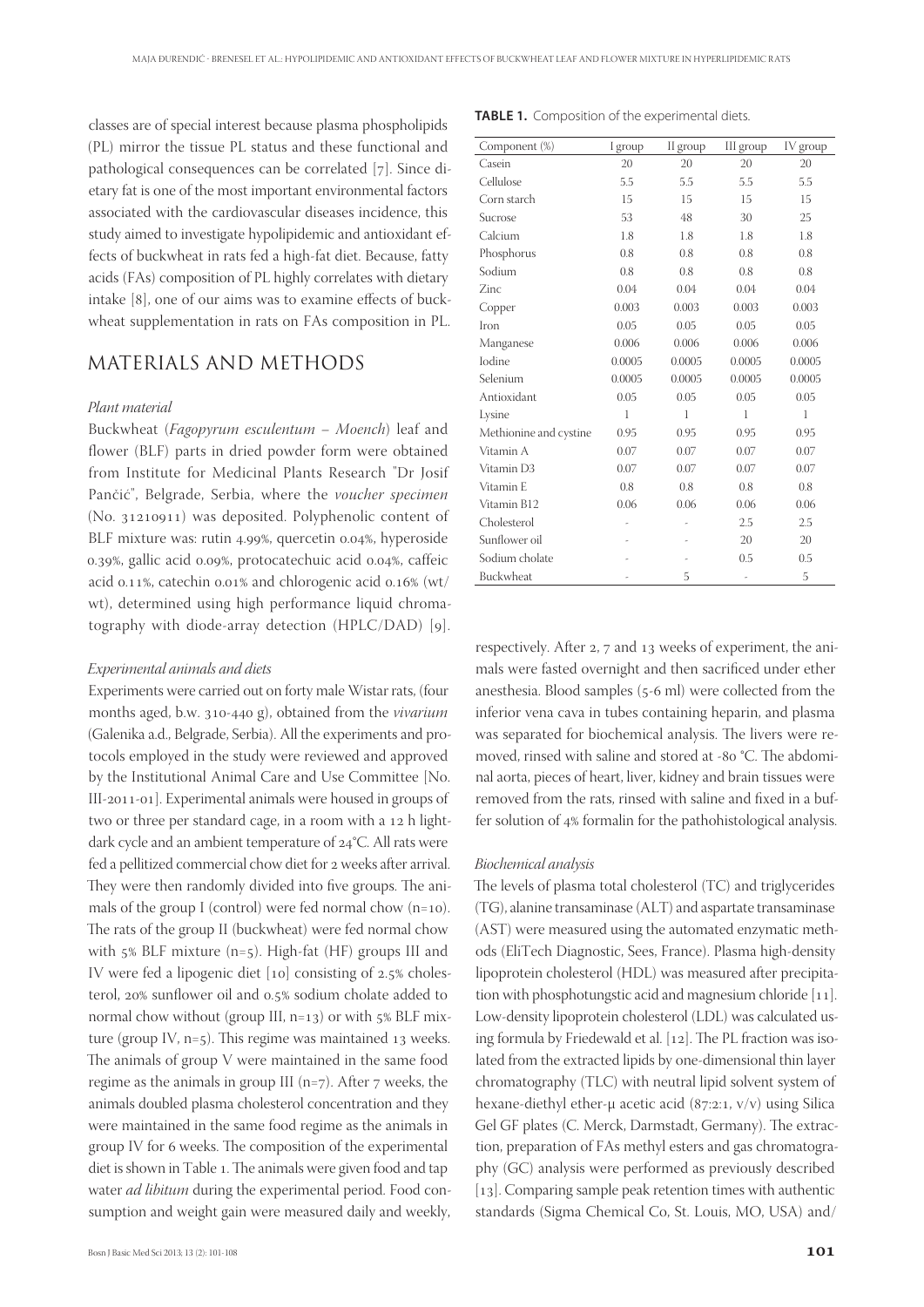| Group                     |                              |                               | Ш                             | IV                            |                               |
|---------------------------|------------------------------|-------------------------------|-------------------------------|-------------------------------|-------------------------------|
| Food intake $(g/day)$     | $22.15 \pm 1.14^a$           | $20.35 \pm 1.58$ <sup>a</sup> | $19.19 + 0.29$ <sup>a</sup>   | $18.51 \pm 1.04$ <sup>a</sup> | $18.93 \pm 0.75$ <sup>a</sup> |
| Weight gain (g/day)       | $8.96 \pm 0.72$ <sup>a</sup> | $7.22 \pm 0.82$ <sup>a</sup>  | $13.31 \pm 1.15$ <sup>b</sup> | $9.75 \pm 0.73$ <sup>a</sup>  | $10.67 \pm 1.35$ <sup>a</sup> |
| $FER*$                    | $0.40+0.07a$                 | $0.35 \pm 0.06^a$             | $0.69 \pm 0.10^b$             | $0.52 \pm 0.05$ <sup>c</sup>  | $0.55 \pm 0.08$ <sup>c</sup>  |
| Organ weights (mg/g b.w.) |                              |                               |                               |                               |                               |
| Heart                     | $3.25 + 0.45^a$              | $3.58 \pm 0.26$ <sup>c</sup>  | $3.13+0.24^a$                 | $3.24+0.11a$                  | $3.49 + 0.45$ <sup>a</sup>    |
| Liver                     | $30.17 + 2.37$ <sup>a</sup>  | $30.43 + 2.08^a$              | $46.69 + 3.71$ <sup>c</sup>   | $48.28 \pm 5.43$ <sup>c</sup> | $48.29 + 4.04^b$              |
| Kidney                    | $4.39+0.16^a$                | $4.59 \pm 0.39$ <sup>a</sup>  | $3.94 \pm 0.3^{\circ}$        | $4.44+0.74^a$                 | $4.11 + 0.27$ <sup>a</sup>    |
| <b>Brain</b>              | $3.81 \pm 0.14$ <sup>a</sup> | $4.33 \pm 0.50^a$             | $4.09 \pm 0.32$ <sup>a</sup>  | $4.22 \pm 0.74$ <sup>a</sup>  | $4.27 \pm 0.52$ <sup>a</sup>  |

**TABLE 2.** Food intake, weight gain, and organ weights in control and experimental groups of rats.

Values are expressed as mean ± SD. \* Food efficiency ratio: weight gain/food intake. ab.cd Means in the same row not sharing a common superscript are significantly different ( $p$ <0.05) between groups.

or the PUFA-2 standard mixture (Supelco Inc., Belleforte, PA, USA) individual FAs methyl esters were identified. *Hepatic lipid peroxidation, antioxidant enzyme activities and free radical scavenging assays* 

After partly defrosting, liver was homogenized on ice-cold in the 50mM phosphate buffer, pH 7.0 (buffer: tissue  $1:10(w/v)$ . Homogenization was performed in homogenizer Ultra Turex (Janke Kinkel) [14]. Homogenized tissue was centrifuged at 10000g for 10minutes at  $+4^{\circ}C$  and the activity of xanthine oxidase (XOD), catalase (CAT), glutathione S-transferase (GST) and other parameters of oxidative stress were measured in supernatant. The protein content was determined by the method of Bradford  $[15]$ . Activities of all determined enzymes were expressed in units per mg proteins (U/mg). XOD activity was assayed according to the Bergmayer method [16]. CAT activity was determined according to Clairborne  $[17]$ . GST activity was measured according to the Habig et al. [18] method. The amount of the reduced glutathione (GSH) was measured after the homogenate precipitation with sulfosalicylic acid  $(30\% \text{ w/v})$  and its centrifugation at 12000 g for  $5$  min and, then, measured by the Ellman method [19]. The data are expressed as nmol of GSH per mg protein. The superoxide dismutase (SOD) and glutathione peroxidase (GSH-Px) activities were determined using commercially available kits (purchased from RANDOX Laboratories, Antrim, United Kingdom). The malondialdehyde levels (MDA) were estimated by TBARS Assay Kit (Cayman Chemicals, USA). The antioxidant activity of the liver supernatants was measured on the basis of the radical scavenging ability using the stable radical, 1,1-diphenyl-2-picrylhydrazyl (DPPH) [ $20-22$ ]. The DPPH radical scavenging activity (%) was calculated as [1- (sample absorbance /control absorbance)]  $\times$  100. The IC50 values (mg per liver tissue) denoted the amount of the sample, which was required to scavenge 50% of the DPPH free radicals. The spectrophotometric assays were performed with a Nicolet Evolution 100 UV/VIS scanning spectrophotometer equipped with a cell positioned or with a multi plate reader Thermo LabSystem Multiskan EX.

## *Pathohistological analysis*

Fixed tissues (aorta, heart, liver, kidney and brain) were processed routinely for paraffin embedding, and μm sections were prepared and stained with hematoxylineosin, stained areas were viewed using an optical microscope with magnifying power of  $x$  100 and  $x$  400.

#### *Statistical analysis*

The results were expressed as mean values  $\pm$  standard deviation (SD). The statistical significance was determined using one-way analysis of variance (ANOVA). The differences between control and experimental diets were determined by the Turkey's test. Values of  $p<sub>0.05</sub>$  were considered significant.

## RESULTS

#### *Food intake, weight gain and organ weights*

Food intake was equivalent between all groups that allows us to compare effects of BLF mixture (Table 2). After 13 weeks of the experiment, the body weight gain was significantly higher  $(p<0.05)$  in the group III compared to other groups of animals. The average weight gains of the IV and V group were not significantly different from that of the I and II group  $(p>0.05)$ . However, the food efficiency ratio (FER) of the IV and V group exhibited similar values that appeared to be significantly higher than of the I and II group  $(p<0.05)$ . Compared with I, II, IV and V group, there was significantly higher FER in the III group of animals  $(p<0.05)$ . Organ weights were expressed as their relative weight per body weight (Table 2). The relative weight of heart was significantly higher in the II group than in other groups  $(p<0.05)$ . The relative weights of liver were significantly higher in HF groups than in the I and II group  $(p<0.05)$ .

#### *Plasma lipid levels and transaminase activities*

Concentrations of plasma lipids and transaminase activities after 2,  $7$  and 13 weeks of the experiment are shown in Table 3. After 2 weeks, a significant difference was observed in HDL levels, atherogenic index (AI), ALT and AST activities,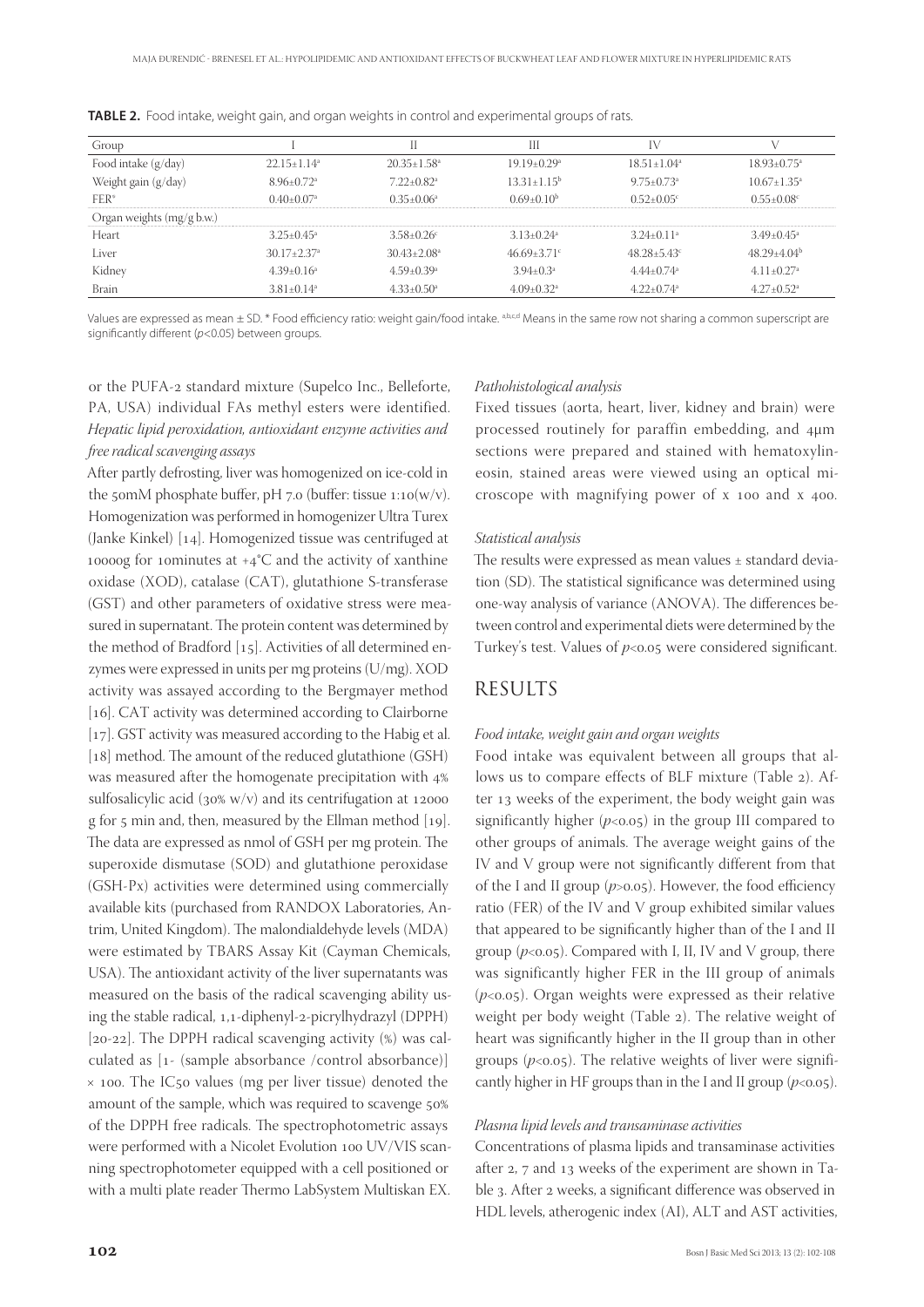| Week           | Group | $TG \, (mmol/L)$             | $TC$ (mmol/L)                | $HDL-c$ (mmol/L)             | $LDL-c$ (mmol/L)           | $AI^*$                       | AST (IU/L)                | ALT (IU/L)                 |
|----------------|-------|------------------------------|------------------------------|------------------------------|----------------------------|------------------------------|---------------------------|----------------------------|
| $\overline{2}$ |       | $1.11 \pm 0.13$ <sup>a</sup> | $1.17 \pm 0.08$ <sup>a</sup> | $0.69+0.11$ <sup>a</sup>     | $0.26 + 0.05^{\circ}$      | $0.63 \pm 0.20$ <sup>a</sup> | $177 \pm 29^{\rm a}$      | $80.5 \pm 11$ <sup>a</sup> |
|                | Ш     | $0.45+0.23$ <sup>a</sup>     | $1.41 + 0.10a$               | $0.34 \pm 0.03^b$            | $0.87+0.02^a$              | $3.17 \pm 0.64^b$            | $30+4^{b}$                | $128 \pm 11^{b}$           |
|                |       | $0.49+0.06^a$                | $1.17 \pm 0.06^{\mathrm{a}}$ | $0.67 \pm 0.12$ <sup>a</sup> | $0.28 + 0.05^{\circ}$      | $0.79+0.15^{\circ}$          | $193 \pm 33$ <sup>a</sup> | $38\pm6^{\circ}$           |
|                | Ш     | $0.19+0.04b$                 | $2.42 \pm 0.35^b$            | $1.19 + 0.21b$               | $1.14 + 0.28$ <sup>b</sup> | $3.57 \pm 0.58$ <sup>b</sup> | $63 \pm 10^{b}$           | $67{\pm}31^{\rm b}$        |
| 13             |       | $1.10+0.50^a$                | $1.54 + 0.16^a$              | $1.00+0.02^a$                | $0.09 + 0.02^a$            | $0.54 \pm 0.13$ <sup>a</sup> | $130 \pm 14^{ab}$         | $66 \pm 5^{\circ}$         |
|                | Н     | $1.16 + 0.20$ <sup>a</sup>   | $1.49 + 0.18a$               | $0.93+0.09a$                 | $0.14+0.05^{\circ}$        | $0.62+0.13a$                 | $122 \pm 18^a$            | $65 \pm 10^{ab}$           |
|                | Ш     | $0.92 + 0.35^{\circ}$        | $2.66 \pm 0.76$              | $1.29 + 0.21$ <sup>b</sup>   | $0.95+0.20b$               | $1.04 \pm 0.29$ <sup>b</sup> | $154 \pm 41^{b}$          | $82{\pm}9^{\rm b}$         |
|                | IV    | $0.81 + 0.19$ <sup>a</sup>   | $1.92 + 0.21$ <sup>a</sup>   | $1.19 + 0.04^b$              | $0.37+0.08c$               | $0.62 \pm 0.15^{\text{a}}$   | $151 \pm 25^{ab}$         | $80 \pm 1$ <sup>ab</sup>   |
|                |       | $0.55 \pm 0.12$ <sup>a</sup> | $1.97 \pm 0.18$ <sup>a</sup> | $1.43 \pm 0.22^b$            | $0.30+0.07c$               | $0.41 \pm 0.27$ <sup>a</sup> | $155 \pm 23^{ab}$         | $82 \pm 13^{ab}$           |

**TABLE 3.** Biochemical parameters in plasma of control and experimental groups of rats.

Values are expressed as mean ± SD. \*Atherogenic index (AI): (TC-HDL-c)/HDL-c. a,b,c Means in the same column and time period not sharing a common superscript are significantly different ( $p$ <0.05) between groups.

TABLE 4. Plasma phospholipids fatty acids profiles in control and experimental groups of rats.

| Fatty acid (%) | I group          | II group                        | III group                        | IV group                      | V group             |
|----------------|------------------|---------------------------------|----------------------------------|-------------------------------|---------------------|
| 16:0           | $29.01 \pm 0.63$ | $25.79 \pm 0.80$ **c,d,g        | $30.80 \pm 0.36$                 | $29.79 \pm 2.33^i$            | $22.09 \pm 0.94***$ |
| 18:0           | $22.55 \pm 0.38$ | $32.97 \pm 1.85***$ c,d         | $26.17 \pm 0.73***$ fj           | $30.54 \pm 0.86***$           | $31.04 \pm 0.28***$ |
| <b>SFA</b>     | $51.88 \pm 0.73$ | 58.76±1.20***i                  | $56.97 \pm 0.50$ ***e,h          | $60.33 \pm 1.77***$           | $53.13 \pm 0.66$    |
| 16:1 n-7       | $1.22 \pm 0.79$  | $1.39 \pm 0.60$                 | $1.90 \pm 0.17$                  | $1.23 \pm 0.19$               | $1.29 \pm 0.20$     |
| 18:1 n-9       | $12.25 \pm 0.85$ | $5.64 \pm 1.88***$              | $14.73 \pm 0.53$ <sup>*d,i</sup> | $11.96 \pm 0.67$ <sup>i</sup> | $6.98 \pm 0.39***$  |
| $18:1 n-7$     | $2.67 \pm 0.24$  | $2.13 \pm 0.16$                 | $1.47 \pm 0.26$ **               | $1.77 \pm 0.74^*$             | $1.67 \pm 0.07^*$   |
| <b>MUFA</b>    | $16.13 \pm 1.43$ | $9.16 \pm 2.52$ ***c.d          | $18.10 \pm 0.68$                 | $14.97 \pm 0.54$ <sup>i</sup> | $9.88 \pm 0.66$ *** |
| 18:2 n-6       | $12.58 \pm 0.82$ | $13.24 \pm 2.02$                | $11.72 \pm 0.58$                 | $10.51 \pm 1.36$              | $14.67 \pm 0.16$    |
| $20:3 n-6$     | $0.60 \pm 0.07$  | $0.98 \pm 0.18**$               | $1.23 \pm 014***$                | $1.01 \pm 0.16**$             | $1.37 \pm 0.20***$  |
| $20:4 n-6$     | $12.30 \pm 0.31$ | $12.94 \pm 2.52$ <sup>c,d</sup> | $7.16\pm0.19***$                 | $7.70 \pm 0.18***$            | $14.63 \pm 1.00$    |
| $22:4 n-6$     | $0.27 \pm 0.02$  | $0.68 \pm 0.10***$              | $1.56 \pm 0.07$ ***i             | $1.40\pm0.18***$              | $0.91 \pm 0.09$ *** |
| n-6            | $25.75 \pm 0.94$ | $27.85 \pm 0.83$ *c,d,h         | $21.68 \pm 0.60$ ***i            | $20.63 \pm 1.13***$           | $31.57 \pm 1.06***$ |
| 18:3 n-3       | $0.32 \pm 0.09$  | $0.35 \pm 0.10$                 | $0.50 \pm 0.05$                  | $0.33 \pm 0.15$               | $0.31 \pm 0.09$     |
| $20:5 n-3$     | $0.28 \pm 0.07$  | $0.88 \pm 0.61$ <sup>i</sup>    | $0.21 \pm 0.06$ <sup>i</sup>     | $0.48 \pm 0.31$ <sup>i</sup>  | $2.50\pm0.14***$    |
| $22:5 n-3$     | $0.82 \pm 0.15$  | $0.59 \pm 0.29$                 | $0.50 \pm 0.05$                  | $0.69 \pm 0.13$               | $0.49 \pm 0.13$     |
| $22:6 n-3$     | $4.88 \pm 0.18$  | $2.41 \pm 0.55***$              | $1.89 \pm 0.44***$               | $2.25 \pm 0.54***$            | $2.11 \pm 0.09***$  |
| $n-3$          | $6.12 \pm 0.24$  | $4.24 \pm 1.18***$              | $3.10\pm0.44***$                 | $3.64 \pm 0.64$ **            | $5.41 \pm 0.27$     |
| $n-6/n-3$      | $4.32 \pm 0.25$  | $6.92 \pm 1.89$ **              | $7.11 \pm 1.23$ **               | $5.75 \pm 0.82$               | $5.83 \pm 0.09$     |
| <b>PUFA</b>    | $31.72 \pm 0.95$ | $32.08 \pm 1.97^{\text{c,fh}}$  | 24.78±0.52***i                   | $24.28 \pm 1.69$ ***i         | 36.99±1.32***       |

ANOVA - one way variance, statistical significance, \*p <0.05, \*\* p <0.01, \*\*\* p <0.001 v.s. group IV a- p <0.05, b- p <0.01, c- p <0.001; v.s. group IV d- p <0.05, e- p <0.01, f- p <0.001; v.s. group V g- p <0.05, h- p<0.01, i- p<0.001.

while after 7 weeks a significant difference was observed in all plasma lipid levels, AI and AST/ALT activities between I and III group. An increase in TC and AI by 106.8% and 351.9% respectively was observed in III group of animals. After that period, feeding regime was changed to the V group from a lipogenic diet to a lipogenic diet with BLF. In the next weeks the supplementation of BLF to the V group significantly lowered TG by 40.2%, TC by 25.9%, LDL by 68.4% and AI by 60.6% compared to the III group ( $p<$  0.05). Also, after 13 weeks the supplementation of BLF to the IV group significantly lowered TG by 12.0%, TC by 27.8%, LDL by 61.1% and AI by 40.4% compared to the III group  $(p<0.05)$ , which indicated that the BLF mixture had anti-hyperlipidemic effect. HDL concentration and transaminase activities were not significantly different  $(p>0.05)$  between III, IV and V groups of animals. After 13 weeks of the experiment there were no significant differences

in plasma lipid levels, AI and transaminase activities between I, II, IV and V group ( $p$ >0.05), except significant differences observed in HDL and LDL levels comparing I and II with IV and V group  $(p<0.05)$ . Compared with I and II group, there were significant differences in all analyzed parameters in the III group of animals with induced hyperlipidemia  $(p<0.05)$ .

#### *Fatty acid analysis*

Results of FA analysis of PL (Table 4) showed that the lowest percentage of palmitic acid ( $16:$ o) was in V group, significantly lower compared to all other examined groups. Percentage of stearic acid  $(18:0)$  significantly increased in group V compared to I and group III. Therefore, percentage of saturated fatty acids (SFA) decreased in group V compared to II, III and IV group. Our results showed that percentage of oleic acid ( $18:1$  n-9) decreased in group V as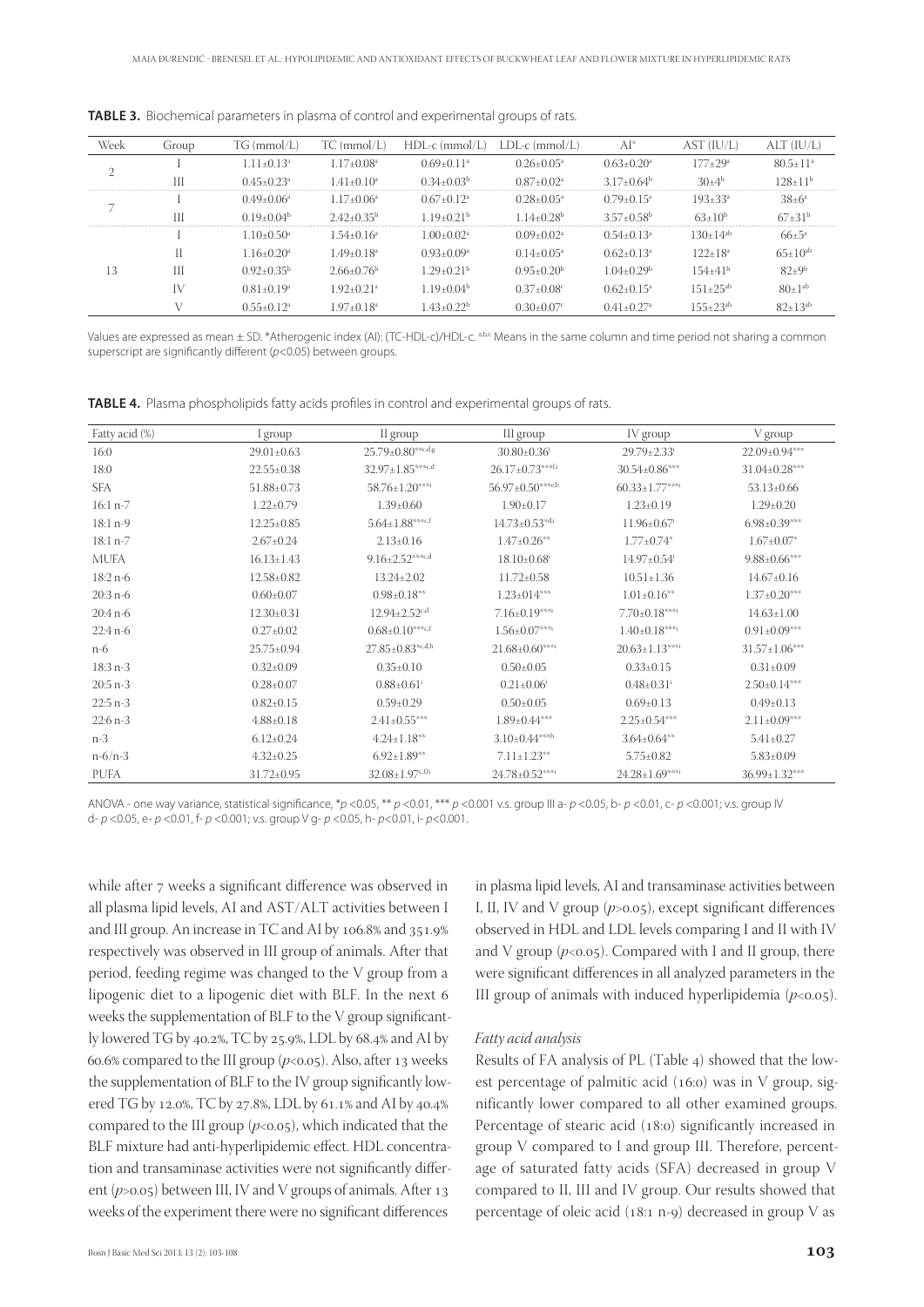

FIGURE 1. DPPH (IC50) (A) and MDA (B) levels in control and experimental groups of rats. Values are expressed as mean ± SD. Means with the same letters are not significantly different at  $p<0.05$ .



FIGURE 2. XOD (A), CAT (B), SOD (C), GSH-Px (D), GST (E) and GSH (F) activity in control and experimental groups of rats. Values are expressed as mean  $\pm$  SD. Means with the same letters are not significantly different at  $p$ <0.05.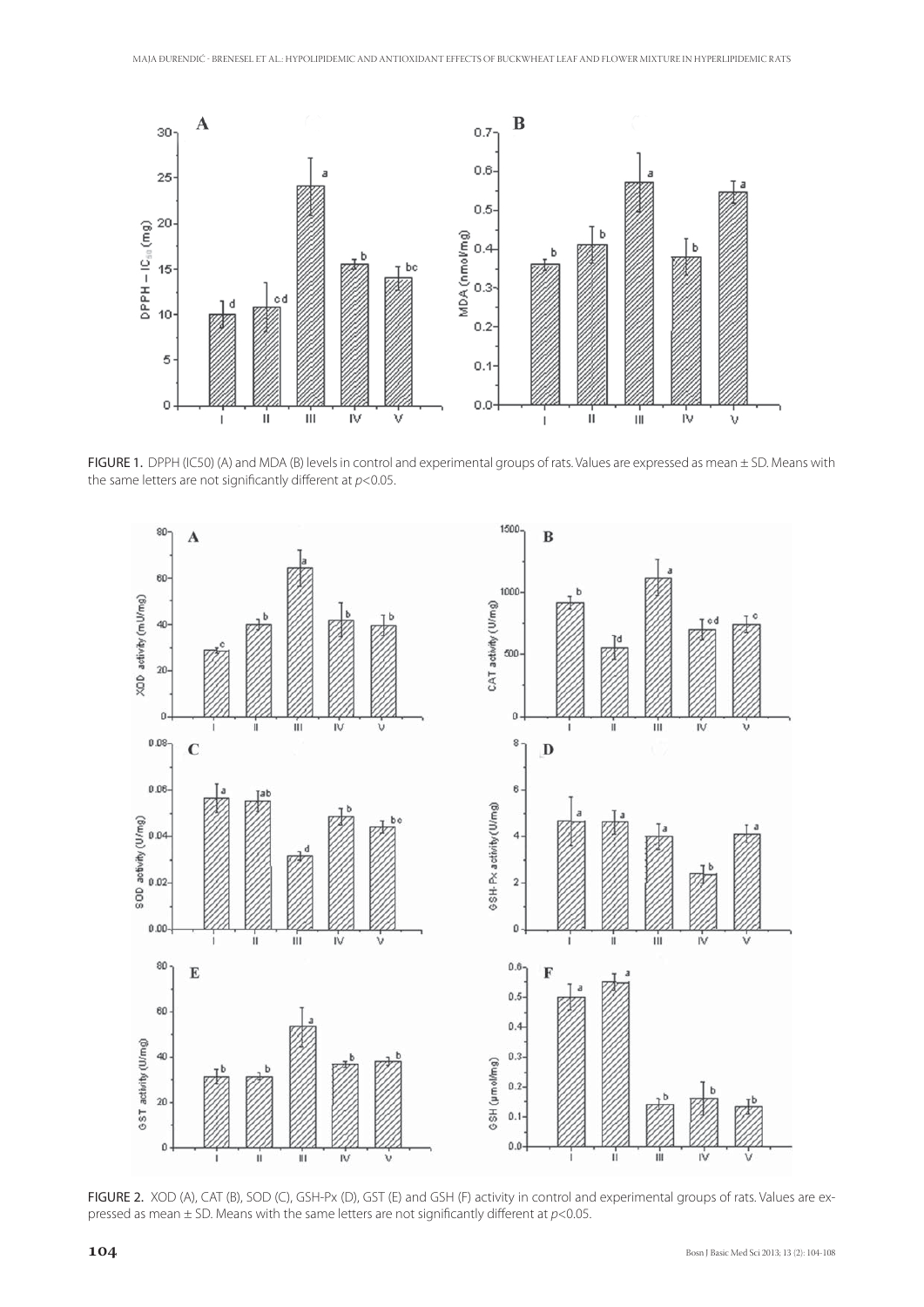

group), HE x 400.

group), HE x 400.

FIGURE 3. Periaortic adipose tissue (III FIGURE 4. Periaortic adipose tissue ( I FIGURE 5. Normal architecture of hepatic parenchyme (I group), HE x 100.

well as in group II, compared to other groups. Percentage of monounsaturated fatty acids (MUFA) statistically decreased in groups II and V compared to groups III and IV ( $p$ ≤0.001). Analysis of polyunsaturated fatty acids (PUFA) profiles did not show differences in levels of precursors of n-6 and n-3 families, i.e. linoleic acid (LA, 18:2 n-6) and alpha-linolenic acid  $(ALA, 18:3 n-3)$  between examined groups, but there were statistical significant differences in concentration of their metabolites in plasma phospholipids. Our results showed that lipogenic diet decreases percentage of arachidonic acid (AA, 20:4 n-6) in III and IV group, while between other groups there were no differences. On the other hand, level of n-6 PUFA increased in groups II and V compared to I, III and IV group. Percentage of eicosapentaenoic acid (EPA, 20:5 n-3) increased in group V compared to other examined groups. Percentage of docosahexaenoic acid (DHA, 22:6 n-3) statistically increased in control, compared to other groups, and did not differ between groups II, III, IV and V. In this study ratio of  $n-6/n-3$  did not differ between groups I, IV and V, while in groups II and III was statistically increased compared to control, and n-6 FA increased percentage could have negative consequences on health.

#### *Hepatic antioxidant activity*

It could be observed that group III induced a significant increase  $(p<0.05)$  in the liver MDA levels compared to groups I and II (Figure 1), resulting in the oxidative damage to the lipids. The activities of SOD (significantly  $p<0.05$ ) and GSH-Px (slightly) were decreased in the group III. Particularly, the high XOD activity  $(p<0.05)$  was recorded in given group compared with all other experimental groups (Figure 2). Statistically the significant increase  $(p<0.05)$  in the CAT activity was observed in the group III (Figure 2) which indicated that the CAT activity was one of the most important enzyme defenses against hydrogen peroxide formation, especially when there was no high activity of GSH-Px as it was detected in this group. As shown in Figure 2, the levels of GSH were significantly decreased  $(p<0.05)$  in the group

III. Furthermore, the significantly high  $(p<0.05)$  IC<sub>50</sub> radical scavenger activity (the DPPH assay) was observed in this group (Figure ). The GST activity increased significantly  $(p<0.05)$  in the liver of the group III (Figure 2) considering liver as the metabolic centre for the detoxification  $[23]$ . The data presented in the Figure 1 show that there was no significant difference in the MDA levels of the groups I and II in the comparison to the group IV. In other enzymatic and non enzymatic parameters of the antioxidative status no significant differences were detected between the groups IV and V, except for the GSH-Px levels which were significantly higher in the group V and nearly the same as in the groups I and II. It indicated a beneficial effect of the buckwheat enriched diet. Although the GSH level in the groups IV and V didn't show an increment in its level,  $IC<sub>50</sub>$  (the DPPH assay) significantly decreased  $(p<0.05)$  in both IV and V groups (Figure 1).

### *Morphological results*

After 7 weeks of fat rich diet there was no change in aortic intima specific for early atherosclerosis, although adipocytes of periaortic adipose tissue were somewhat enlarged and containing more fat in group III (Figure ), compared to animals with regular diet (I group, Figure 4). Histology of other organs remained normal. Histological findings of organs were normal in animals fed a regular and food enriched with BLF mixture (I and II group), after  $13$  week of the experiment (Figures  $5$  and  $6$ ). Significant changes were observed in liver of animals in III, IV and V group. Grossly, liver was enlarged, softer, yellowish and greasy. Other examined organs had no gross changes. Pathohistological findings in liver specimens obtained from HF groups of animals correlates with steatohepatitis: fatty degeneration of hepatocyte cytoplasm (approximately 70% of hepatocytes), mostly of microvesicular type, mild to moderate mononuclear inflammatory infiltrate in portal tracts, groups of lymphocytes inside hepatic lobular parenchyme (lobular inflammatory activity) and rupture of endothelium in few central veins (Figures 7-10).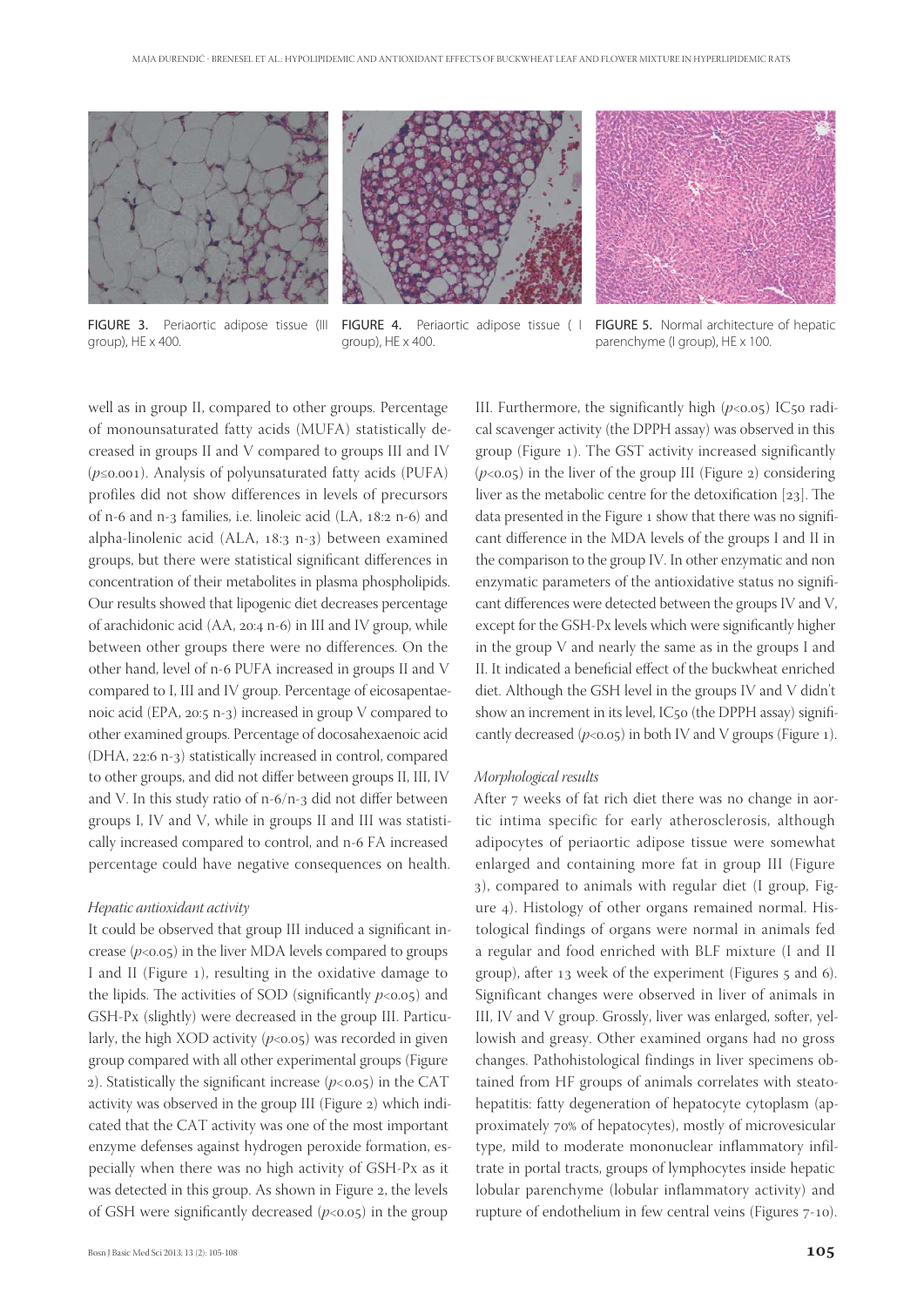

parenchyme (II group), HE x 100.

FIGURE 6. Normal architecture of hepatic FIGURE 7. Moderate mononuclear inflammatory infiltrate in portal tract (III group), HE  $\times$  400

FIGURE 8. Fatty change of centrolobular hepatocytes, mostly microvesicular type (III group), HE x 400



FIGURE 9. Endothelial rupture of central vein (III group), HE x 400.



FIGURE 10. Fatty change in hepatocyte cytoplasm with focus of lobular inflammatory activity (IV group), HE x 400.

## DISCUSSION

BLF mixture supplementation contributed to the decreased body weight gain when compared high-fat group, and such results get along with the studies reporting that polyphenols exert an inhibitory effect on growth by decreasing protein digestibility  $[24]$ . It was supposed that the weights of the liver in the HF groups were increased by the high-fat diet. However, the kidney and brain weights were not significantly different between the groups  $(p<0.05)$ . In our study, as well as in previously feeding experiments with rats  $[24]$  was observed that cholesterol, fat component and cholic acid addition to normal diet increase plasma cholesterol concentration, i.e. enhancing hyperlipidemic effect. TG, TC, LDL concentrations and AI were significantly lower in BLF mixture supplemented rats fed a high-fat diet, but this supplement had no effect in cholesterol-free diet groups. It has been reported that the hypocholesterolemic effect of dietary fiber and polyphenolic compounds were more effective in hypercholesterolemic animals and humans than in normocholesterolemic ones  $[25]$ . FAs profiles in PL were determined after 13 weeks of the experiment. Palmitic acid raise plasma cholesterol, induce apoptosis in adult rat cardiomyocytes and has a dramatic

destructive effect on the myofibrillar apparatus  $[26]$ . In contrast, stearic acid may have neutral or even positive effects on health because it has been shown to exert cardioprotective  $[z7]$  and cancer-protective effects  $[z8]$ . Therefore, BLF mixture intake has beneficial effects on SFA/ PL and health. Although, oleic acid is considered beneficial for health [29], our results showed that hypocholesterolemic effect in group V is consequence of some other factors rather than oleic acid. AA is a precursor for the synthesis of leukotriene B4, thromboxane A2, and prostaglandin E2, as mediators of inflammation [30]. Low concentrations of AA is consequence of decreased level of n-6 fatty acids, and may cause infertility in both males and females  $[31, 32]$ . Also, decreased level of total PUFA, mainly of n-6 family, was observed in patients with insulin resistance [33]. BLF mixture intake increased percentage of n-6 PUFA in plasma PL of examined animals. These findings are very important, considering that n-6 PUFA are necessary for liver and kidney function, heart contractility, and skin permeability  $[34]$ . EPA is precursor of prostaglandin PGE-3 and leukotriene LTB-4. It has the ability to partially block the conversion of n-6 FA to harmful eicosanoids, thereby reducing the cardiovascular risk and inhibiting tumor genesis  $[35, 36]$ . Percentage of ALA did not differ between examined groups, supposing BLF mixture intake increase enzyme activity in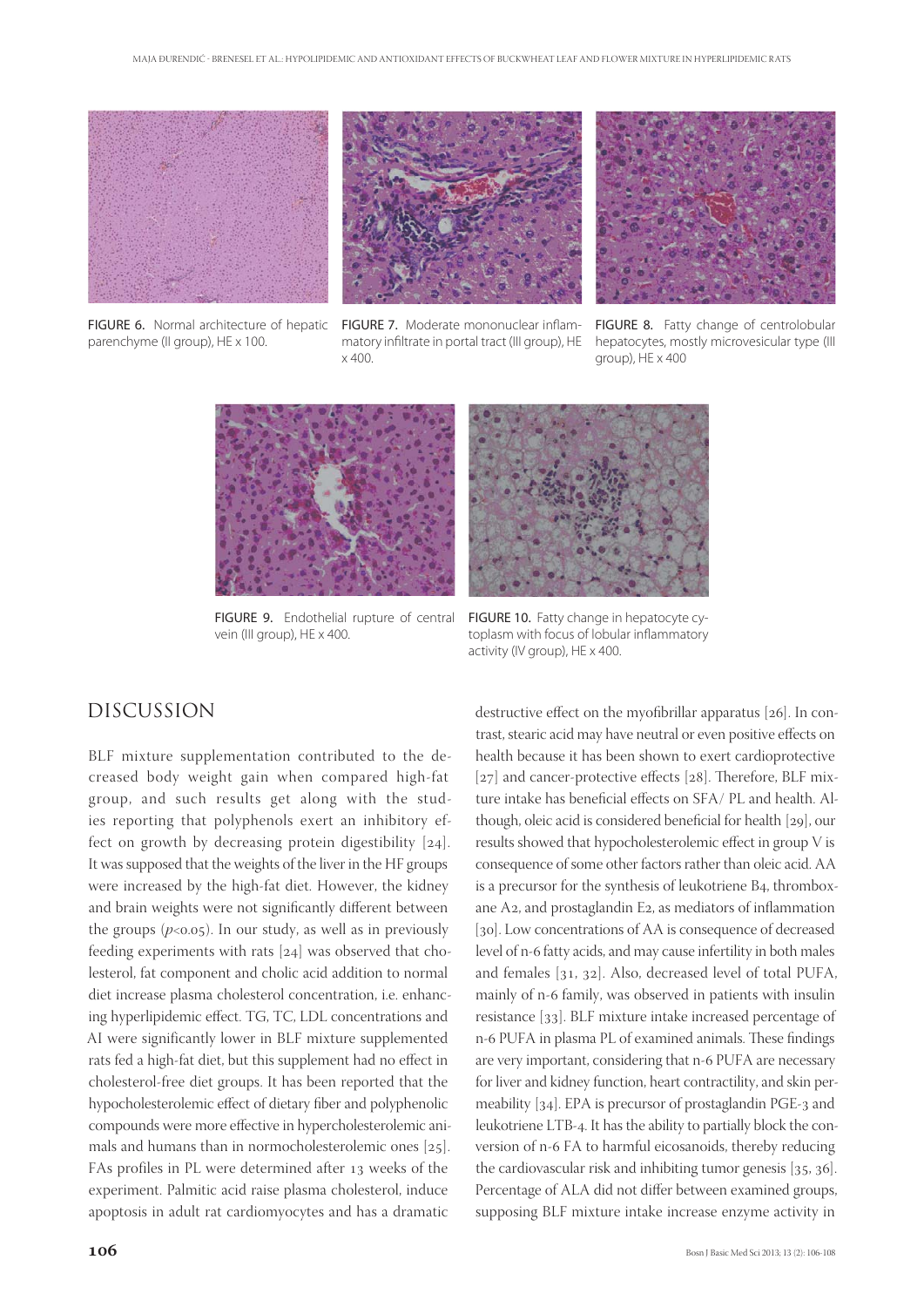EPA biosinthesys. DHA plays the important role in neural and retinal development, may protect against Alzheimer disease  $[37]$  while deficiency in n-3 PUFA may be associated with metabolic syndrome in adults [38]. For optimal human nutrition, the ratio of  $n-6/n-3$  must not be higher than 10 [ $39$ ]. The results presented in this study demonstrated that supplementation of BLF mixture improved FAs profiles in rats with induced hypercholesterolemia, decreasing percentage of palmitic acid and SFA, and by increasing percentage of stearic acid and total PUFA, compared to control group. Low percentage of oleic acid in animals which consumed BLF mixture could be improve by addition of olive oil in usual diet. The activity of enzymes, such as CAT, SOD, XOD, GSH-Px, GST, were measured to determine the antioxidant activity *in vivo*. The MDA, GSH and DPPH levels were also measured in this study, after 13 weeks of the experiment. Feeding a highfat diet resulted in a large amount of fat intake and a further increment of PUFA in the liver susceptible to the lipid peroxidation. The resent study  $[40, 41]$  stated that the increased levels of MDA in the hyperlipidemic rats could be attributed to the increased ROS production and/or the deficiency of the antioxidant defence system. High amount of the XOD activity in the group III resulted in the high amount of the hydrogen peroxide content. BLF enriched diet could be a good choice for lowering the MDA levels in the hyperlipidemic animals. We assume that this results indicates that the antioxidant effect of the BLF enriched food may depend on a different phenolic content (high level of rutin and quercetin), which may provide a mechanism for the buckwheat pharmacological activity. The consumption of the BLF enriched food both by the groups IV and V resulted in the return of the antioxidant protection to the level of the normal state (to the levels of the control and the buckwheat groups). Accordingly, the significant decrease  $(p<0.05)$  of GST, CAT and XOD activities were recorded in the cited groups in comparison to the group III in this study. The significant increased  $(p<0.05)$ of the SOD activity in the liver homogenates of the hyperlipidemic rats fed a BLF enriched food was detected, confirming the good antioxidant status in the groups IV and  $V$ . There were no differences in histological findings between HF groups of animals. Our morphological findings correlate with findings of other authors [10].

## CONCLUSIONS

This study showed that the supplementation of the BLF mixture significantly reduced body weight gain, plasma lipid concentrations and atherogenic index in rats fed a high-fat diet. An efficacy of lipid-lowering action of the BLF mixture indicates that these parts of the plant with the highest rutin content have anti-hyperlipidemic effect and could be benefi-

cial for regulation of lipid metabolism or prevention of hyperlipidemia. Treatment with BLF in fat-fed groups increased percentage of n-6 FA and EPA, decreased percentage of SFA, MUFA (oleic acid) and partly AA. Considering our results buckwheat should be consume with olive oil in usual diet habits, but future studies should addressed it. The obtained results of the hepatic antioxidant status of hyperlipidemic rats are consistent with the assumption that the buckwheat antioxidant effects affect the body's antioxidant status and the liver, as the central metabolic organ, in a favourable way to diminish the negative influence of a high-fat diet consumption. Fat rich diet induced gross and histological changes of liver typical of steatosis and steatohepatitis, without significant resolution following supplementation of the BLF mixture.

## ACKNOWLEDGMENTS

This work is a part of the Project  $(TR-31029)$  supported by the Ministry of Education, Science and Technological Development, Republic of Serbia. We are grateful to Dr Slavica Ristić and senior veterinary technician Branka Veselinović (Center for Biomedical Investigation, Galenika a.d., Belgrade, Serbia) who donated experimental animals. We are thankful to Professor Dr Dušan Lalošević (Pasteur Institute, Novi Sad, Serbia) who has enabled our experiments with rats in Pasteur Institute's vivarium.

## DECLARATION OF INTEREST

Authors designed, organized, performed the experimental work and wrote the manuscript, and declare no conflict of interest in this research.

## REFERENCES

- [] Jeong-Sun L, Song-Hae B, Seon-Min J, Hye-Jin K, Kyung-Min D, Yong-Bok P, et al. Antihyperlipidemic effects of buckwheat leaf and flower in rats fed a high-fat diet. Food Chem 2010;  $119$  (1):  $235 - 240$
- [2] Heim KE, Tagliaferro AR, Bobilya DJ. Flavonoid antioxidant: chemistry, metabolism and structure-activity relationships. J Nutr Biochem 2002; 13: 572-584.
- [3] Liu Z, Ishikawa W, Huang X, Tomotake H, Kayashita J, Watanabe H, Kato NA. Buckwheat protein product suppresses 1,2-dimethylhydrazine-induced colon carcinogenesis in rats by reducing cell proliferation. J Nutr 2001; 131: 1850-1853.
- [4] Holasova M, Fiedlerova V, Smrcinova H, Orsak M, Lachman J, Vavreinova S. Buckwheat – the source of antioxidant activity in functional foods. Food Res Int 2002;  $35$  (2-3): 207-211.
- [5] Valenzuela A, Sanhueza J, Alonso P, Corbari A, Nieto S. Inhibitary action of onventional food-grade natural antioxidants and of natural antioxidants of new development on the thermal-induced oxidation of cholesterol. Int J Food Sci Nutr 2004; 55: 155-162.
- [6] Willett WC. Dietary fat and obesity: an unconvincing relation. Am J Clin Nutr 1998; 68: 1149-1150.
- [7] Pan DA, Storlien LH. Dietary lipid profile is a determinant of tissue phospholipid fatty acid composition and rate of weight gain in rats.